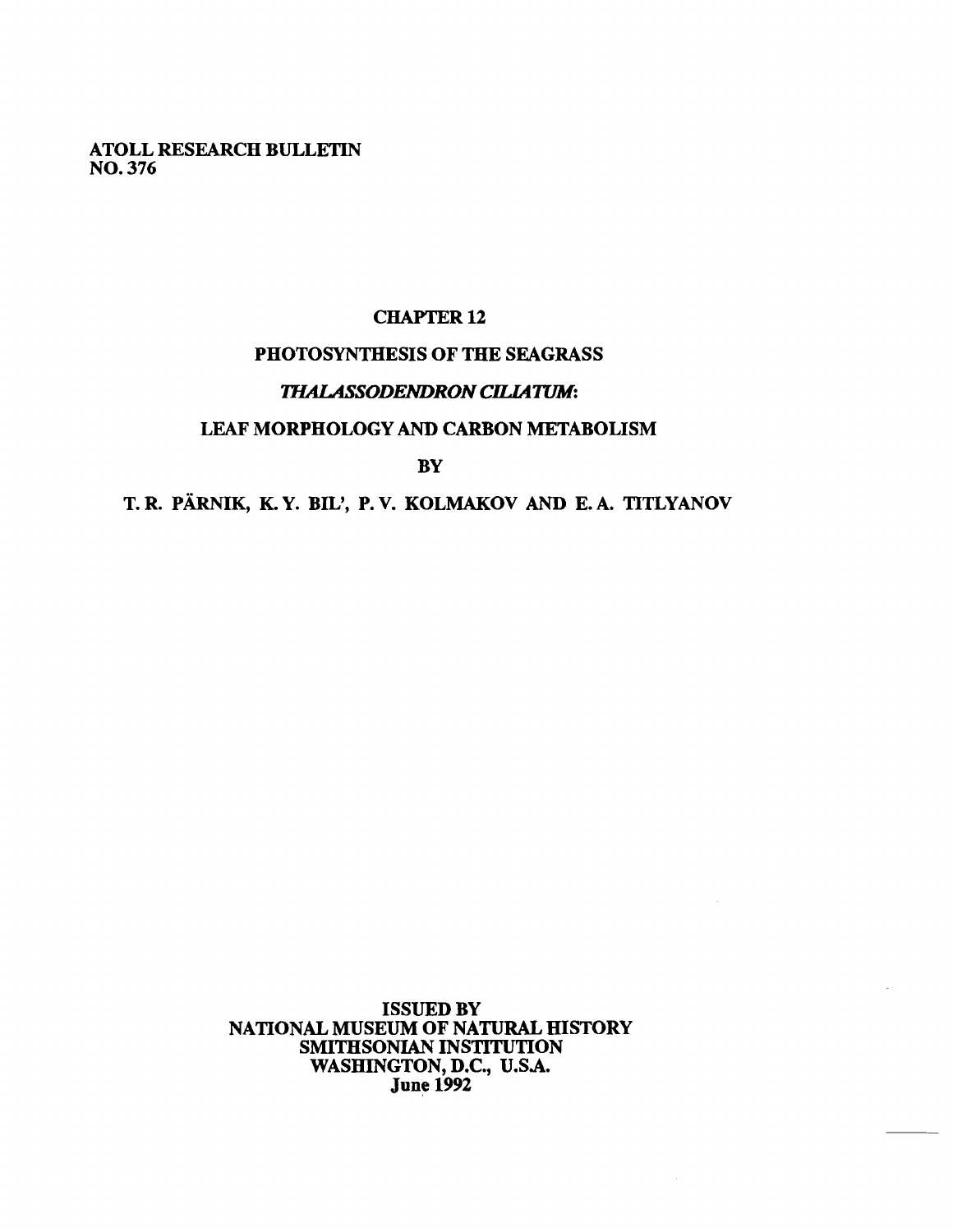#### CHAPTER **12**

#### PHOTOSYNTHESIS OF THE SEAGRASS

#### **THALASSODENDRON CILIATUM:**

#### LEAF MORPHOLOGY **AND** CARBON METABOLISM

**RV** 

T.R. Pärnik<sup>\*</sup>, K.Y. Bil<sup>\*\*</sup>, P.V. Kolmakov<sup>\*\*\*</sup> and E.A. Titlyanov<sup>\*\*\*</sup>

#### ABSTRACT

The kinetics of the incorporation of  ${}^{14}C$  into photosynthates during labeling and pulse-chase experiments has shown that the seagrass *Thalassudendron ciliaturn* (Forskill) den Hartog is a typical  $C<sub>3</sub>$  plant. Both adaxial and abaxial leaf surfaces lack stomata and are covered with a thin layer of epidermal cells containing chlorophyll. 80% of the leaf volume is occupied by chlorophyll-free heterotrophic cells. Respiration of these unpigmented cells is equivalent to 66% of the gross<br>photosynthetic rate. The molar rate determined from <sup>14</sup>CO<sub>2</sub> fixation during a 10 min exposure is 0.2 m mol CO<sub>2</sub> per g dry weight per hour and exceeds the apparent O<sub>2</sub> release by 3 fold. Environmental conditions favorable for *Thalassodendron ciliatum* extend to the depth of 26 m. The half-maximum <sup>14</sup>CO<sub>2</sub> uptake rate is achieved at a light level of 1.5 W·m<sup>-2</sup> in plants from both deep (33 m) and shallow (0.5 m) waters. In plants growing 33 m deep, photoassimilation of  $CO<sub>2</sub>$  is relatively slow at all light intensities and tissues contain higher levels of flavonoids. The amino acid contents of mature leaves are identical in shallow and deepwater plants, whereas the younger leaves of deepwater plants are poorer in proline and cystein. In contrast to terrestrial plants, the pH in the sap of heterotrophic cells increases during the daytime and reaches a value of 6.1 by nightfall. Acidification of the sap reaches pH 5.6 from dawn into early morning due to the formation of malate from bicarbonate in the dark.

#### INTRODUCTION

The seagrass *Thalassodendron ciliatum* (Forskill) den Hartog [formerly known as *Cymodocea ciliata* (Hartog 1970)l is an inhabitant of the Red Sea, western areas of the Indian Ocean, coasts of Egypt, Sudan, Iran, Saudi Arabia, Somalia, Kenya, Tanzania, Mozambique, South Africa, Madagascar, Chagos Archipelago, Seychelles Islands and Comoro Islands. *Thalassodendron ciliaturn*  has also been found in waters of Indonesia, New Guinea, Philippines, Solomon Islands, Caroline Islands, China and the northwest to northeast coasts of Australia (Hartog 1970, 1990, Mefiez et al. 1983, Walker and Prince 1987). *Thalassudendron ciliaturn* occupies the upper sublittoral zone to the depth of 40 m and forms mats up to 30-40 **cm** in thickness. It normally grows at temperatures from 26 to 30°C, but in littoral basins it withstands temperatures up to 38°C. The average biomass of **T.** 

Institute of Experimental Biology, Estonian Academy of Sciences, Harku, 203051, Estonia Institute of Soil Science and Photosynthesis, USSR Academy of Sciences, Pushchino, Moscow

Region, 142292, USSR

<sup>\*\*\*</sup> Institute of Marine Biology, Far East Branch, USSR Academy of Sciences, Vladivostok, 690032, USSR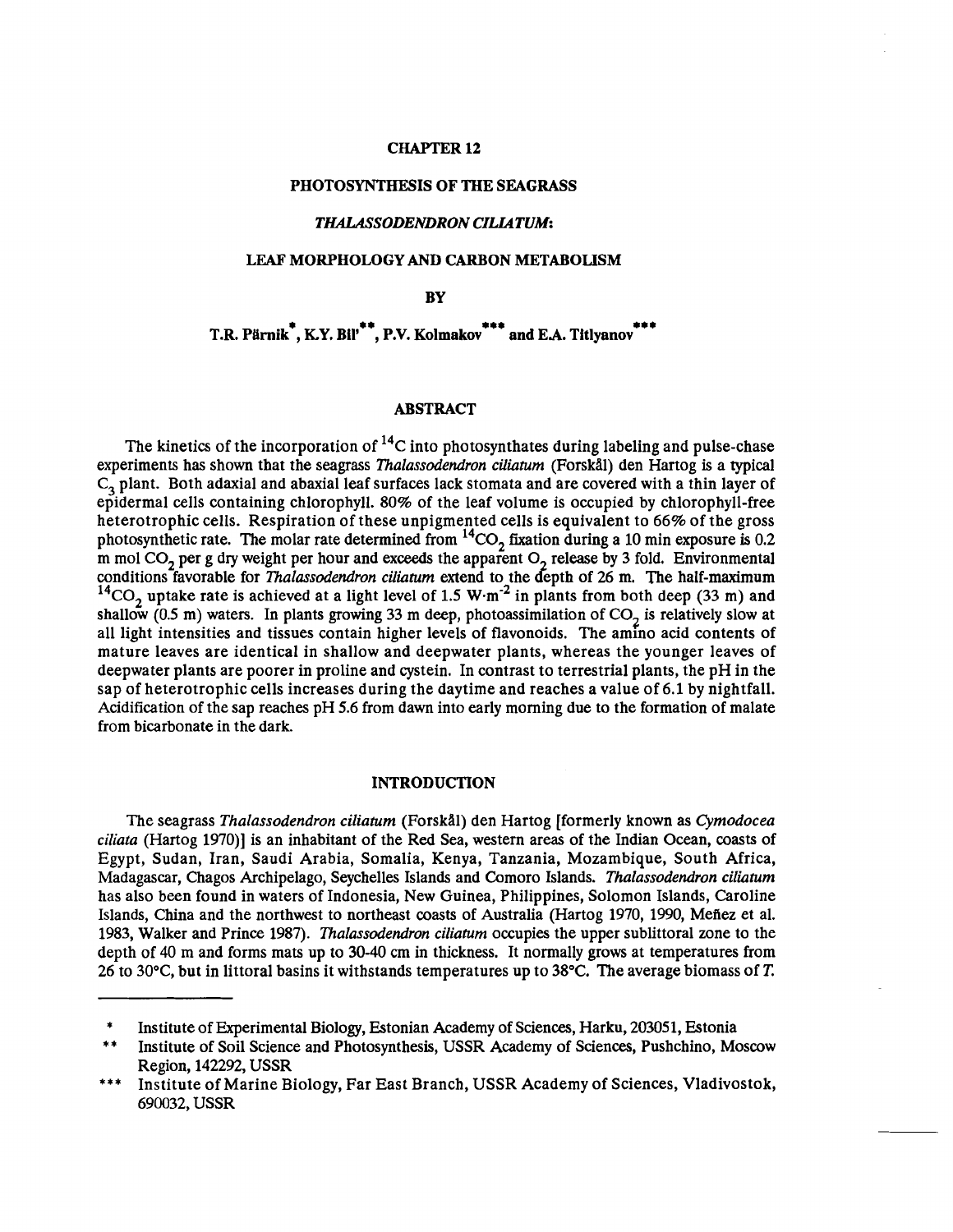## *ciliatum* reaches 6050 g fresh wt $\cdot$ m<sup>-2</sup> (Aleem 1984).

Detailed descriptions of *Thalassodendron ciliafum* as well as information concerning its environmental requirements are available in the literature (Hartog 1970, Mefiez et al. 1983, **Aleem**  1984, Johnstone 1984, Walker and Prince 1987). However, its physiology and biochemistry are poorly studied. This paper provides new data on the morphology of the leaf of **T.** *ciliamm* as well *as*  the biochemistry of its photosynthetic carbon metabolism, which was investigated during an expedition to the southwest Indian Ocean from January to March 1989 on the **R/V** Akademik Aleksander Nesmevanov.

#### **MATERIALS AND METHODS**

*Thalassodendron ciliafum* was sampled near the islands of COetivy, Farquhar, Aldabra and Desroche from shallow waters down to 33 m deep. The samples collected for experiments were kept in glass tanks flushed with running seawater. The plants used in biochemical studies were free of visible epiphytes.

Dependence of photosynthesis on light intensity was studied by the uptake of the radioactive carbon isotope, <sup>14</sup>C. Each experimental set included three replicate leaves and exposures were carried out in a chamber that measured  $25x25x3$  cm. Leaves were illuminated with a DRL-700 fluorescent lamp that provided a maximum intensity of white light of 80  $W·m<sup>-2</sup>$ . To convert illumination produced by the fluorescent lamp in the PAR region to quantum flux density, use the ratio 1 W·m<sup>-2</sup> =  $5 \mu E \cdot s^{-1}$ . Lower intensities were obtained by applying neutral density filters with transmission quotients of 0.2, 0.5, 1.4, 10.0, 14.0, 38.5 and 63%. Before exposure to  ${}^{14}CO_2$ , the leaves were flushed in the chamber for 20 min with seawater. Thereafter,  $NAH^{14}CO_3$  was added for 20 min and the radioactive solution was removed, leaves were washed with seawater, killed at 100°C and dried to constant weight at 40-60°C. The samples were then ground in a micromill and their radioactivity was measured by means of the Geiger-Mueller counter method of Bykov and Koshkin (1%9).

The rate of net photosynthesis ( $P_N$ ) and dark respiration ( $R_D$ ) were measured by the rate of  $O_2$ increase or depletion in a closed system, which consisted of a leaf chamber (17.5x7x1.1 cm), a membrane pump and an oxygen detector. The concentration of  $O<sub>2</sub>$  was measured by means of the general-purpose oxygen meter Nr.5221 with oxygen sensor Nr.5972 (Zaklady Elektroniczne "ELWRO", Wroclaw) and recorded by means of a TZ 4100 potentiometer (Laboratorni Pristroje, Prague). The volume of the system was 200 cm<sup>3</sup> and the flow rate of seawater was 120 cm<sup>3</sup>·min<sup>-1</sup>. The sensor was calibrated at two  $O_2$  concentrations before each experiment. An  $O_2$  concentration of zero was obtained by adding a few crystals of dithionite  $(N_2S_2O_4)$ . The other  $O_2$  concentration for calibration corresponded to air-saturated seawater at the temperature of the experiment.

Exposure of leaves for the investigation of photosynthates was carried out in standard 50 ml beakers. Portions of leaves were weighed and placed into seawater for a 20 min pre-illumination period and then transferred to seawater containing  $H^{14}CO_3$ . After the period of illumination, the leaves were rinsed with seawater and killed in boiling ethanol acidified with formic acid. In pulsechase experiments, the leaves were incubated under the expermental period of illumination with  $H<sup>14</sup>CO<sub>3</sub>$  and thereafter rinsed and transferred to non-radioactive seawater and killed.

The fixed leaf material was ground in a mortar and its radioactivity was measured by the Geiger-Mueller counter. Ethanol- and water-soluble photosynthates were separated by means of twodimensional paper chromatography (Benson et at. 1950, Värk et al. 1968, Bil' et al. 1981). The radioactivity of components was measured by means of a SL-30-300 scintillation counter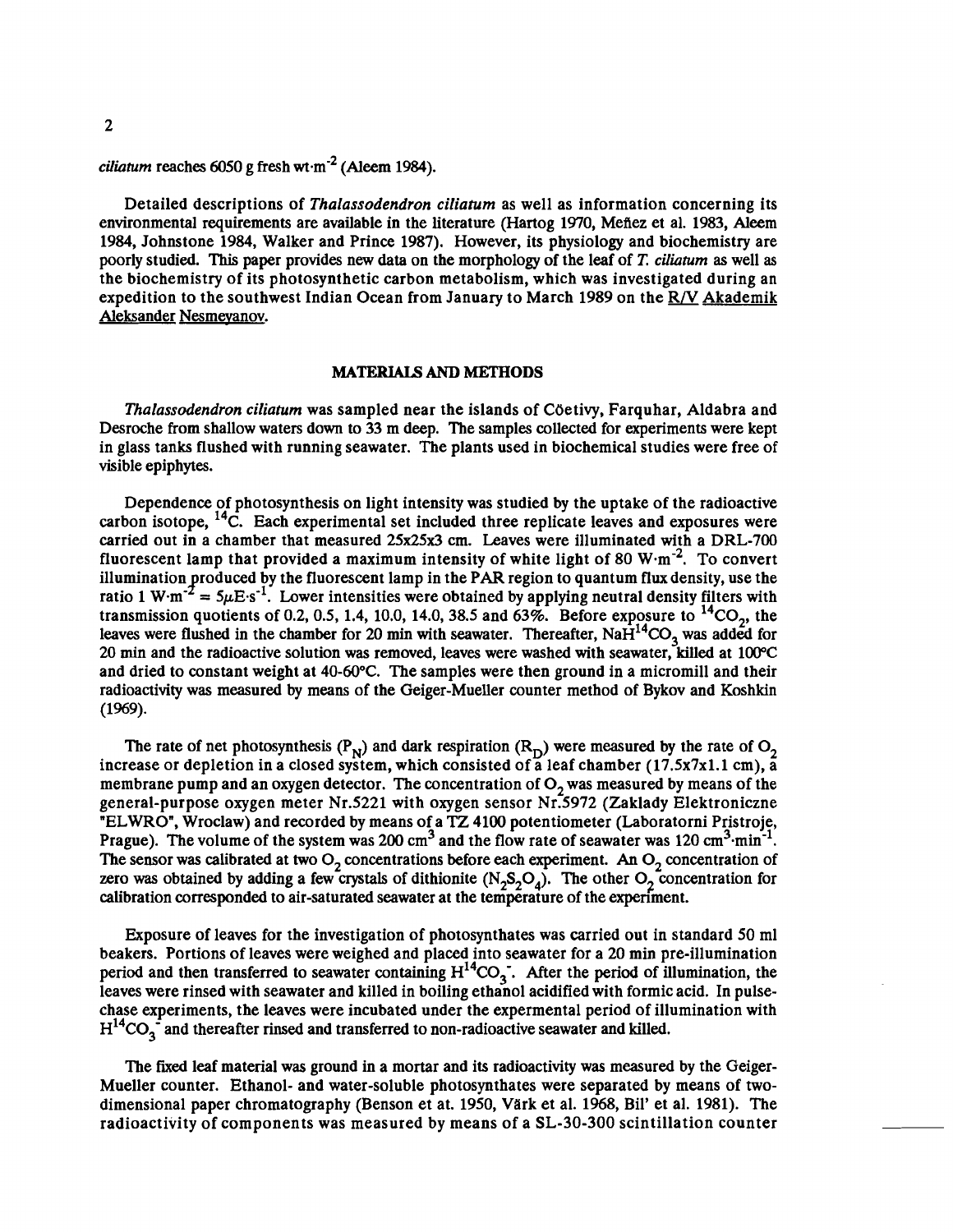(Intertechnique, France) and a **LS** 100 C (Beckman, Austria). Amino acids were estimated by means of an AAA-339 amino acid analyzer (Mikrotechna, Czechoslovakia).

The pH of the sap of heterotrophic cells was measured over a 24 h period at 2.0 h intervals. Epidermal cells of the adaxial side of the leaf were removed by means of a razor blade and the pH of the cell sap was determined by means of Multiphan indicator paper (Chemapol, Czechoslovakia).

### **RESULTS AND DISCUSSION**

Fig. 1 shows that both adaxial and abaxial surfaces of the leaf are covered with a thin layer of chlorophyll-containing epidermal cells that lack stomata. The leaf blade contains a number of parallel vascular bundles each surrounded by a layer of small unpigmented cells probably representing a mestome sheath. Vascular bundles occupy the middle part of the leaf blade and are connected to each other by means of cross veins. The vascular system is surrounded by large colorless vacuolized cells.

As can be seen from the photosynthesis vs. light curves (PI, Fig. 2), the previous conditions of illumination in the natural habitat have a strong influence upon the functioning of the photosynthetic apparatus. The diurnal kinetics of photosynthesis show that the maximum  $CO<sub>2</sub>$ uptake activity is observed at noon. The plateau region of the PI curves depends on the habitat, being reached at 20 to 30 W $\cdot$ m<sup>-2</sup> in plants from deep waters and at 50 to 80 W $\cdot$ m<sup>-2</sup> in plants from depths of 0.5 to 6 m. The initial slopes of the PI curves are also different (Fig. 2), with the halfmaximum rate being reached at  $1.5~W·m<sup>-2</sup>$  and  $5~W·m<sup>-2</sup>$  in plants from deep and shallow waters, respectively. The greater sensitivity of the T. *ciIiatum* photosynthetic apparatus in the range of lower light intensities facilitates efficient operation in natural low light habitats, analogous to macroalgae (Titlyanov et al. 1987). The increase in the photosynthetic capacity of *Thalassodendron ciliaturn* as a function of depth to 26 m is distinct from other macrophytes and is difficult to explain. In plants from the deepest habitats, the slope of the PI curve is relatively small and at high light intensities assimilation of  $CO<sub>2</sub>$  is even inhibited. This is probably not a typical photoinhibitory reponse which occurs at high light intensities, because it takes place at very low light intensities of about 3 W $\,\mathrm{m}^{-2}$ . Rather, it appears to be a phenomenon of adaptation of these plants to unfavorable environmental conditions.

In order to get reliable values of radioactivity, the leaves of *Thalassodendron ciliatum* had to be exposed to  $H^{14}CO_3^-$  for at least 20 min. During that time, a significant portion of the label is incorporated into intermediates of the glycolate pathway and into  $C_3$  and  $C_4$  acids. Since these products are decarboxylated, the calculated values of  ${}^{14}CO_2$  influxes are less than the true rate of photosynthesis ( $P_T$ ), but they exceed net photosynthesis ( $P_N$ ) measured by  ${}^{12}CO_2$ . In the experiments with the isotope, the release of  $CO<sub>2</sub>$  at the expense of unlabeled end products of photosynthesis and from heterotrophic cells has not been taken into account.

Since heterotrophic cells make up to 80% of the volume of the leaf blade and photosynthetic cells only 20%, it is interesting to compare the  ${}^{14}CO_2$  uptake and the concurrent  $O_2$  release. The molar  ${}^{14}CO_2$  uptake exceeded the apparent  $O_2$  release by threefold (Table 1), apparently due to a very high respiration rate of the heterotrophic cells. Since the ratio of  $CO<sub>2</sub>/O<sub>2</sub>$  during photosynthesis is unity, one may deduce that the respiration rate of the *Thalassodendron ciliatum* leaf is about 66% of the true photosynthetic rate and exceeds net photosynthesis by 1.5- to 2-fold. This agrees with the finding that the O<sub>2</sub> uptake rate immediately after switching off the light ("dark" respiration in the light) could be twice the rate of net photosynthesis. Therefore, application of the photosynthetic coefficient is not reasonable while the ratio of  $CO<sub>2</sub>/O<sub>2</sub>$  is indefinite, due to the heterotrophic cells.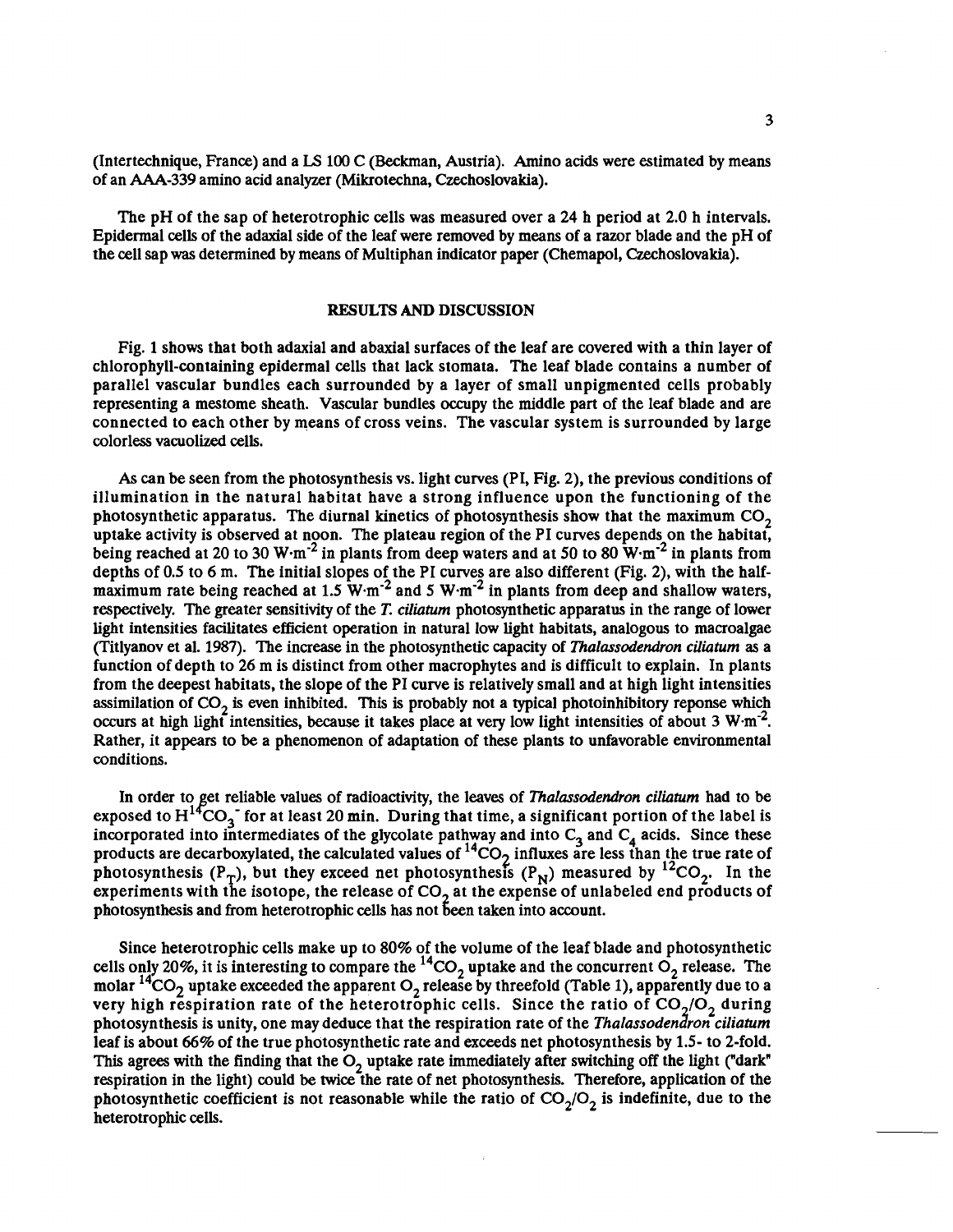Mechanisms of photosynthetic carbon metabolism are not as well investigated in marine plants as in terrestrial plants. Their characteristics do not always allow a plant to be classified unequivocally as belonging to the  $C_3$  or  $C_4$  type. For example, *Thalassia hemprichii* (Ehrenb.) Aschers, growing in the same area of the ocean as *Thalassodendron ciliaturn,* has a coefficient of isotope discrimination <sup>15</sup>C/<sup>12</sup>C characteristic of the C<sub>4</sub> type of photosynthesis; however, studies of its <sup>14</sup>CO<sub>2</sub> metabolism reveal that it is a C<sub>3</sub> plant (Andrews and Abel 1979). We applied two different approaches to study the photosynthetic metabolism of T. *ciliatum*: (1) kinetics of the incorporation of  $14^{\circ}$ C from  $14^{\circ}$ CO<sub>2</sub> into photosynthates and (2) the pulse-chase method.

Kinetic curves (Fig. 3) show that the initial rate of  $^{14}$ C uptake is higher than the rate following a 2 min exposure at both limiting and saturating light intensities (respectively, 2 and 1.2 fold). Such a kinetic is characteristic of **c3** photosynthesis, as observed with terrestrial photorespiring plants. After a 35 **sec** labeling period, 72% of the 14c was found in sugar phosphates and 12% in malate and aspirate (Table 2), which is also characteristic of  $C_3$  metabolism. However, at a very low light intensity (0.15 W·m<sup>-2</sup>, the products of the PEP carboxylation, malate and aspartate, contained  $41\%$ <sup>14</sup>C incorporated during the 35 sec exposure. At longer exposures, the rate of the synthesis of sugars decreased and the relative rate of the synthesis of alanine increased. This **was** probably a result of a decrease in the PGA reduction rate and its conversion into pyruvate and alanine as an alternative route of metabolism. The relative rate of PEP carboxylation was also increased and led to an enhancement of the efflux of <sup>144</sup>CO<sub>2</sub>, which was released during the decarboxylation of malate and pyruvate (Pärnik et al. 1988). Such a loss of <sup>14</sup>CO<sub>2</sub> at low light intensities was the reason why the CO, uptake rate obtained during short-pulse labefing was nearly twice that obtained during long exposures. At high light intensities, which favored the reduction of 3-PGA, the uptake of labeled bicarbonate **was** depressed by only 20%. At the low light intensity, a marked proportion of the label also appeared in serine, which can be formed via 3PGA and oxypyruvate by reversed reactions of the glycolate pathway (Lawyer et al. 1982). In strong light, serine and glycine could also be synthesized via the glycolate cycle which could have started with the transketolase reaction. Although the experiment was carried out at a high bicarbonate concentration  $(30.3 \text{ mM})$ , oxygenation of ribulose-1,s bisphosphate was ruled out.

After a 10 min pulse, leaves retained 45% of the tracer if illuminated, and 38% if kept in the dark. During a 2 min photosynthetic exposure, the label was incorporated mainly into 3 PGA, sugar phosphates and sugars (Fig. 4). Only 2 to 3% of the radioactivity of the water-and alcohol-soluble fraction appeared in  $C_4$ -dicarboxylic acid. During the subsequent pulse-chase, the label from 3PGA and sugar phosphates was incorporated into sugars and the radioactivity of glycine and serine also increased. Such kinetics might have been the result of the synthesis of these compounds in the glycolate pathway initiated by the transketolase reaction. The decrease in radioactivity of the leaves in the light was probably caused by decarboxylation of glycine. After the pulse-chase in the dark (Fig. 4b), an increase in the percentage of the label in sugars was discovered. This was due to a decrease in the total content of the tracer and the absolute radioactivity of the sugars remained unchanged. This indicates that  ${}^{14}CO_2$  was released from intermediates of photosynthetic metabolism, not from end products. In the dark,  ${}^{14}CO_2$  was produced mostly by decarboxylation of pyruvate (Pärnik et al. 1988) which is also a substrate for alanine synthesis. Radioactivity of this amino acid increased, both as a percentage of the total radioactivity and as an absolute amount of  $^{14}$ C.

The experiments described above provided insights into the dynamic reversible regulation of the operation of the photosynthetic apparatus. Plants grown in the same habitat were subjected to varied environmental conditions during  ${}^{14}CO_2$  exposure. We also compared plants adapted to different environments. Plants from different depths did not reveal any qualitative differences in their metabolism. During a 15 sec exposure under saturating light, <sup>14</sup>C was incorporated mainly into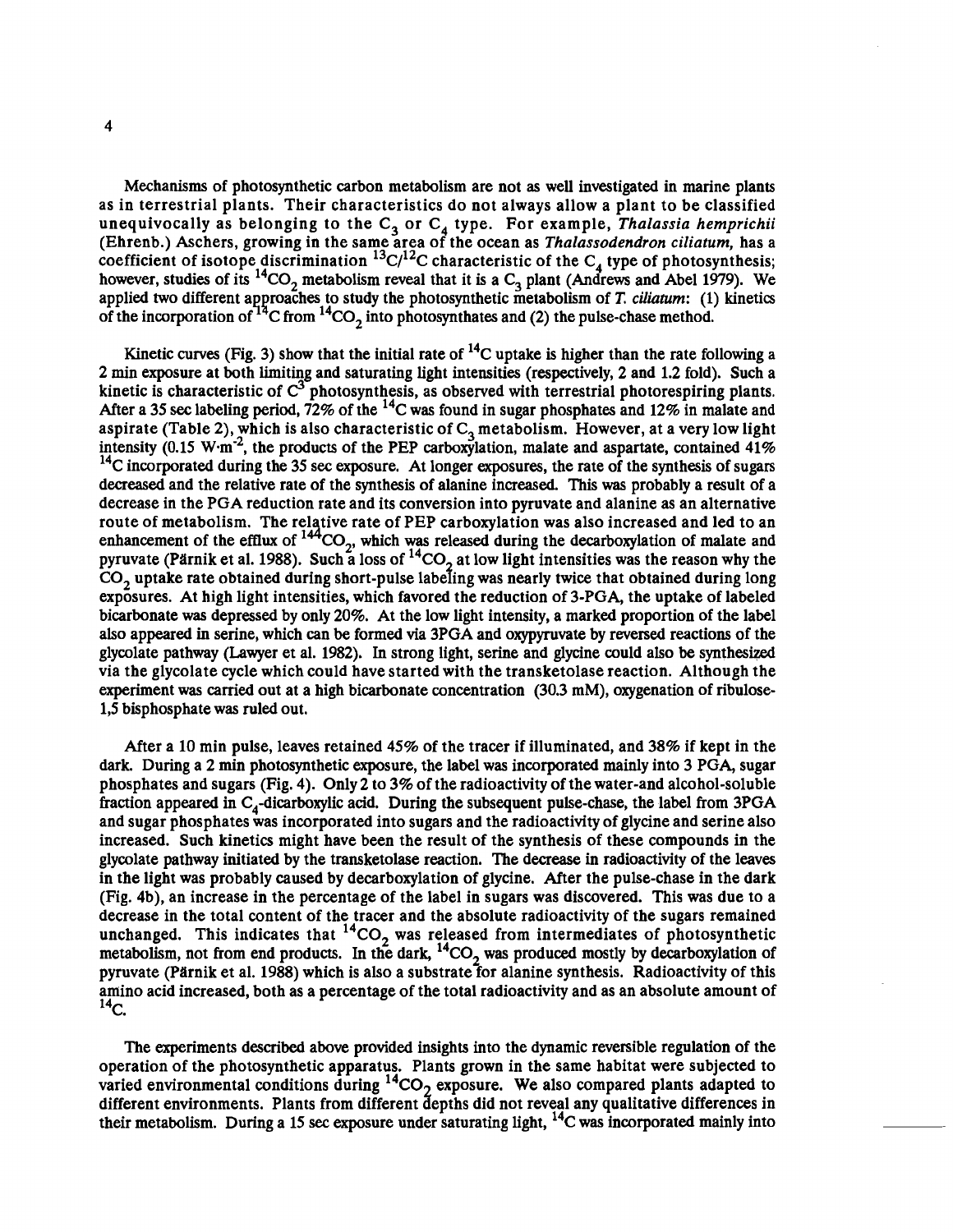3PGA and other intermediates of the reductive pentose phosphate cycle (Table 3). In a manner analogous to the short-term exposure experiments under low light intensity, the synthesis of sugars in deep-growing plants adapted to low levels of illumination decreased and incorporation of  $^{14}C$  into alanine increased.

Adaptation of *Thalassodendron ciliaturn* to its habitat also **was** studied with respect to flavonoid compounds and bound amino acids. The plants were collected from the same habitats as those for investigation of photosynthetic metabolism. The content of flavonoids in mature leaves was 1.5 mg and 15.8 mg per g dry weight, respectively, at depths of 0.5 to 1 m and at 33 m. Chromatographic analysis (Margna and Margna 1969) and UV-absorption spectra of separated components (Mabry et al. 1970) suggested that the two major flavonoids present are probably glucoside derivatives of the flavonols quercetin and kaempherol. The roles of these compounds as well as their relation in the regulation of carbon metabolism is unclear.

The content of bound amino acids in adult leaves, analyzed following acidic hydrolysis of proteins, was identical in plants from the two habitats (Table 4). The young leaves of deep-water plants were markedly lower in proline and cystein. Differences in the total amino acid content at different depths were negligible. Young leaves contained 1.44 times more bound amino acids than old leaves (Table 4).

*Thalassodendron ciliatum* belongs to the group of C<sub>3</sub> plants. However, the presence of a large proportion of heterotrophic cells in the photosynthetic assimilator (Fig. 1) suggests coordination of autotrophic and heterotrophic cell functions and does not exclude carbon assimilation in the dark period and its storage in the form of organic acids in large vacuoles of the heterotrophic cells. This is in agreement with the diurnal kinetics of pH of the sap shown by the heterotrophic cells. Despite the alkalinity of the seawater (pH 8.2 at 29 $^{\circ}$ C), the pH of the sap is in the range of 5.6 to 6.1. Acidification of the sap in **T.** *ciliaturn* takes place at dawn and in early morning, but not during the night (Fig. 5), which is distinct from the pattern shown by terrestrial plants. The pH changes during the daytime were possibly due to conversion of labile keto acids (e.g., oxaloacetic acid) accumulated in vacuoles at night to the stable compound malate, rather than to an increase in the concentration of acids in vacuoles, because their formation during photosynthesis under saturating light levels was slow (Table 2,3). To investigate this process, leaves were incubated for 10.5 h in the dark in seawater containing  $H^{14}CO_3$ , leaves were then killed and the content of the labeled malate was determined. After 18 min of illumination, the label in malate comprised 17%, following 30 **min** 22% and after 180 min 26% of the total radioactivity (Fig. 5). Malate was probably synthesized from some intermediate which was not identified; during a 180 min light period, its relative content decreased from 52 to 33%. Because the total radioactivity of the leaves did not change, the products of the dark  $CO<sub>2</sub>$  fixation did not appear to readily switch into respiratory metabolism. After a 180 min illumination period, only 8% <sup>14</sup>C occurred in sugars and 2% in serine and glycine, intermediates of the glycolate pathway. <sup>14</sup>CO<sub>2</sub> taken up in the dark was probably metabolized via malate in the light, accompanied by an increase in pH up to 6.1, a value characteristic of the heterotrophic cells at night (Fig. 5).

#### **CONCLUSIONS**

*Thalassodendron ciliatum* is a typical C<sub>3</sub> plant exhibiting photorespiratory metabolism characteristic of this group of plants. As distinct from classical terrestrial C<sub>3</sub> plants, leaves of T. *ciliaturn* lack stomata, and 80% of the leaf volume is occupied by chlorophyll-free heterotrophic cells which respire at a rate reaching about 66% of the gross photosynthetic rate. Light intensity curves of photosynthesis indicate that environmental conditions most favorable for the plant lay in the range of 6 to 26 m in depth. In plants growing 33 m deep, the  $CO_2$  photoassimilation capacity is much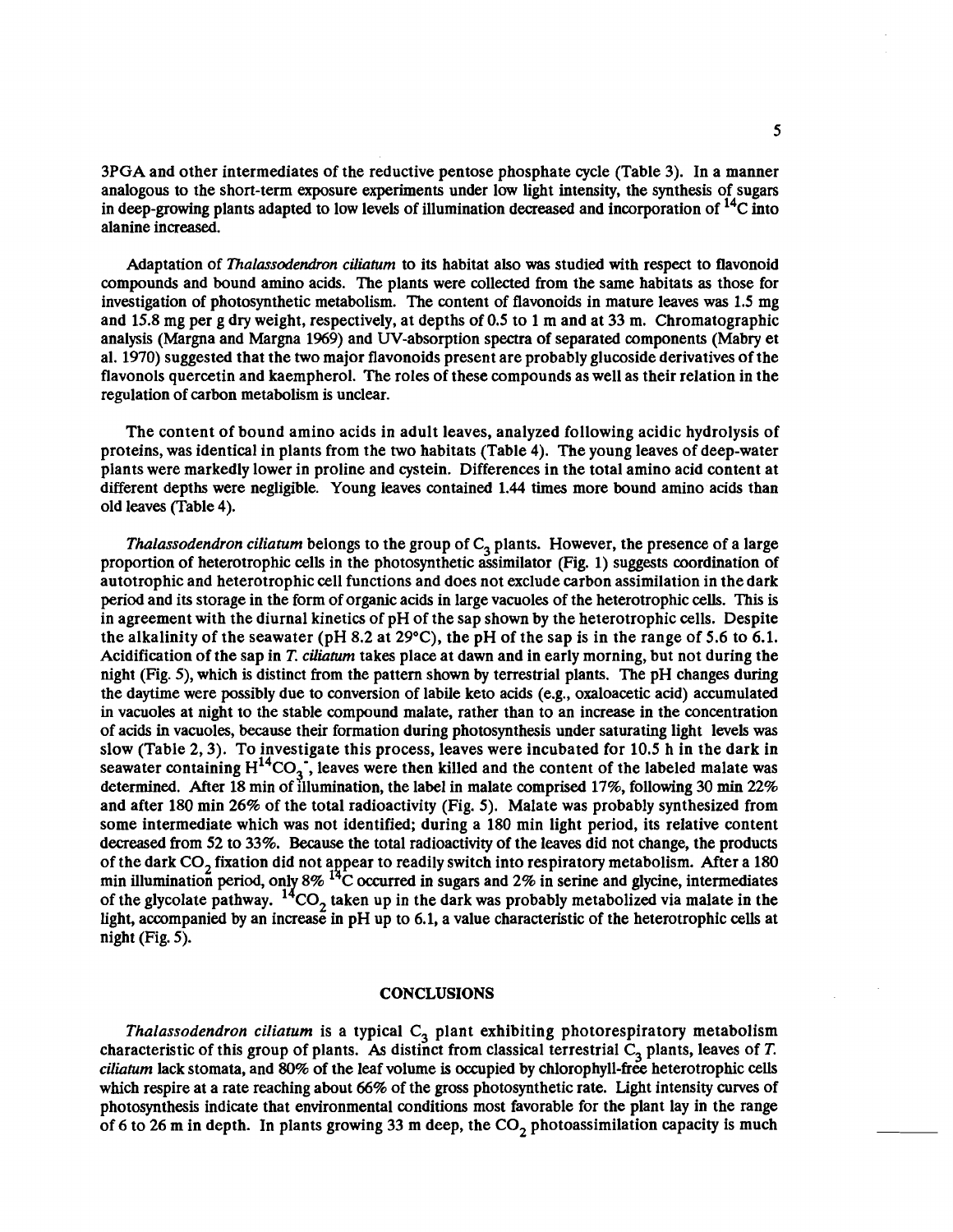reduced at high as well as at low light intensities. Plants from deep waters contain more flavonoids, potential inhibitors of the electron transport chain (Allakhverdiev et al. 1989). A peculiarity of **T.**  *ciliantm* is the synthesis of an intermediate from bicarbonate in the dark, which is converted into malate during subsequent illumination. This is accompanied by acidification of the cell sap, with pH values reaching as low as 5.6. During the daytime, the pH of the sap of heterotrophic cells increases and, by the evening, reaches the value characteristic of the dark period.

## **ACKNOWLEDGEMENTS**

The authors are grateful to A. Lastivka for technical assistance, H. Ivanova for detailed analysis of the  ${}^{14}CO_2$  assimilation products and amino acids and to Dr. U. Margna for kindly providing opportunities for flavonoid analysis in his laboratory. We thank Dr. J. Viil for useful comments on the manuscript.

## **REFERENCES**

- Aleem, A.A. 1984. Distribution and ecology of seagrass communities in the western Indian Ocean. Deep-sea Res. 31: 919-933.
- Allakhverdiev, S.I., E.N. Muzafarov and V.V. Klimov. 1989. Effect of quercetin on electron transfer in photosystem 2 and photosystem 1 of pea chloroplasts. Photosynthetica 23: 517-523.
- Andrews, T.J. and KM. Abel. 1979. Photosynthetic carbon metabolism in seagrasses. Plant Physiol. 63: 650-656.
- Benson, A.A., J.A. Bassham, M. Calvin, T.C. Goodlier, V.k Haas and W. Stepka. 1950. The path of carbon in photosynthesis. 5. Paper chromatography and radioautography of the products. J. Am. Chem. Soc. 72: 1710-1718.
- Bil', K. Y., V.M. Medyannikov and E.A. Karpov. 1981. Vklyuchenie <sup>14</sup>C v produkty fotosinteza i ikh pereraspredelenie vtkanyakh talloma Sargassum pallidum. [Incorporation of <sup>14</sup> C into photosynthates and their redistribution in the thallus tissues of *Sargassum pallidum.]* Fiziol. Rast. 28: 779-788.
- Bykov, O.D. and V.A. Koshkin. 1969. Prigotovlenie i ispol'zovanie preparatov so sloem polnogo pogloshcheniya dlya radiometricheskogo izmereniya intensivnosti fotosinteza. [Preparation and use of samples with layer of full absorption for radiometric measurement of photosynthetic rate.] In: Metody kompleksnogo izucheniya fotosinteza. Tr. Vsesoyuz. Nauchno-Issled. Inst. Rastenievod, Leningrad. **40** (Suppl.): 32-45.
- Hartog, C. den. 1970. The seagrasses of the world. North-Holland Publishing Company, Amsterdam-London.
- Hartog, C. den and Y. Zongdai. 1990. A catalog of the seagrasses of China. Chin. J. Oceanol. Limnol. 8: 74-91.
- Johnstone, I.M. 1984. The ecology and leaf dynamics of the seagrass *Thalassodendron ciliatum.*  Aust. J. Bot. 32: 233-238.

Lawyer, A.L., KK Cornwell, S.L. Gee and J.A. Bassham. 1982. Effect of glycine hydroxamate,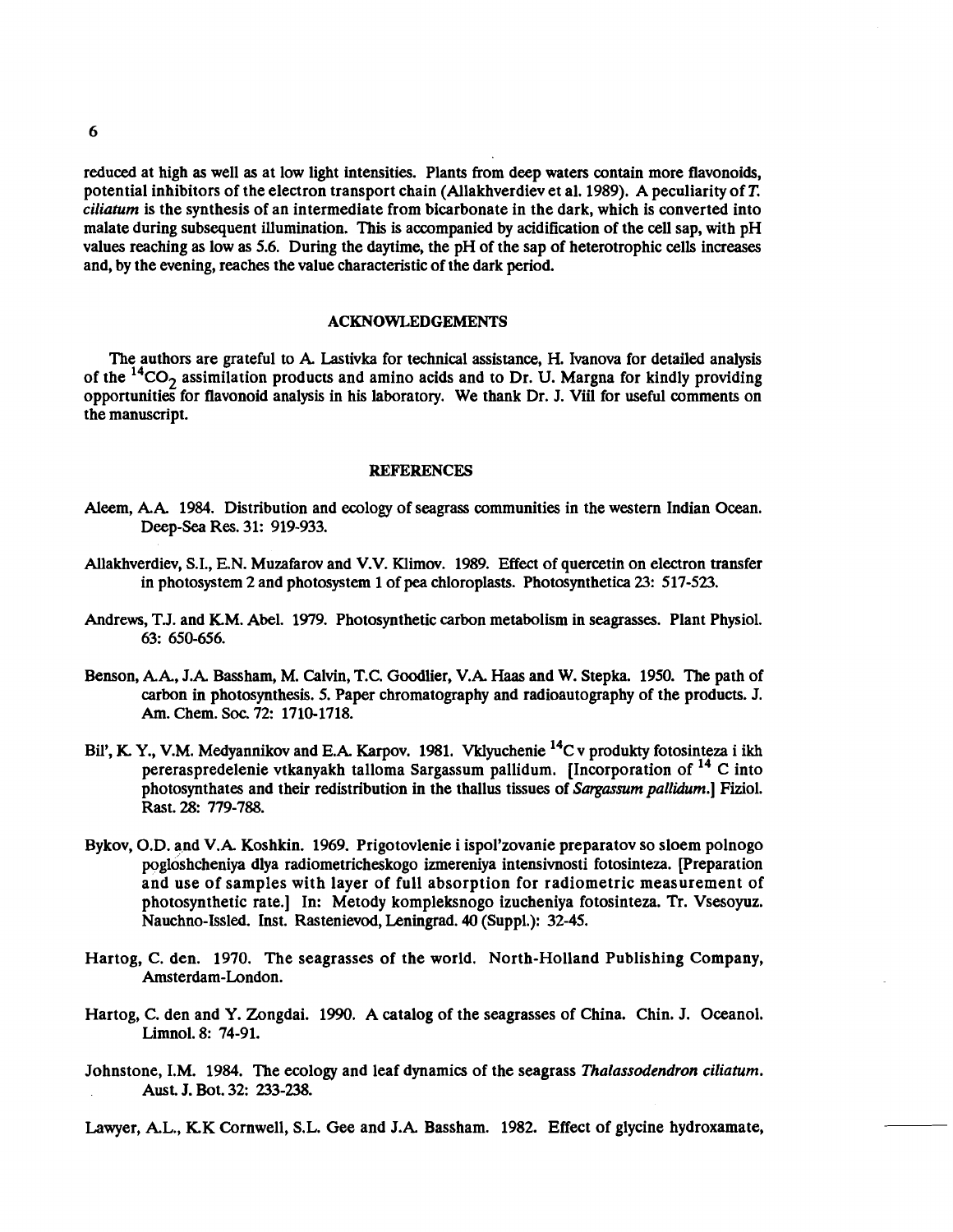carbon dioxide, and oxygen on photorespiratory carbon and nitrogen metabolism in spinach mesophyll cells. Plant Physiol. **69: 1136-1139.** 

- Mabry, T.J., KR. Markham and M.B. Thomas. **1970.** The systematic identification of flavonoids. Springer-Verlag, New York - Heidelberg - Berlin.
- Margna, U. and E. Margna. **1969.** A suitable chromatographic method for quantitative assay of rutin and flavone C-glycosides in buckwheat seedlings. **Izv.** Akad. Nauk Est. SSR **18: 40-50.**
- Mefiez E.G., R.C. Phillips and H.P. Calumpong. **1983.** Seagrasses from the Philippines. Smithsonian Contributions to the Marine Sciences. No. **21.** Smithsonian Institution Press, Washington, D.C.
- Pärnik, T.R., O.F. Keerberg and H.I. Keerberg. 1988. Vydelenie CO<sub>2</sub> iz list'ev fasoli za schet dekarboksilirovaniya C<sub>3</sub>- i C<sub>4</sub>-kislot, obrazuyushchihsya pri fotositeze. [CO<sub>2</sub> evolution from bean leaves at the expense of decarboxylation of photosynthetically formed  $\tilde{C}_{3}$ - and  $C_{4}$ acids.] In: Voprosy vzaimosvyazi fotosinteza i dykhaniya. Pp. **77-83.** Izdatel'stvo Tomskogo Universiteta, Tomsk
- Titlyanov, E.A., P.V. Kolmakov, V.A. Leletkin and G.M. Voskoboinikov. **1987.** Novyi **typ** adaptatsii vodnyh rastenii k svetu. [A new type of light adaptation in aquatic plants.] Biol. Morya No. **2: 48-57.**
- Värk, E., H. Keerberg, O. Keerberg and T. Pärnik. 1968. Ob ekstragirujemosti produktov fotosinteza rastvorami etanola. [On the extraction of the products of photosynthesis by ethanol of different concentrations.] Izv. Akad. Nauk Est. SSR **17: 367-373.**
- Walker, D.I. and R.I.T. Prince. **1987.** Distribution and biogeography of seagrass species on the northwest coast of Australia. Aquat. Bot. **29: 19-32.**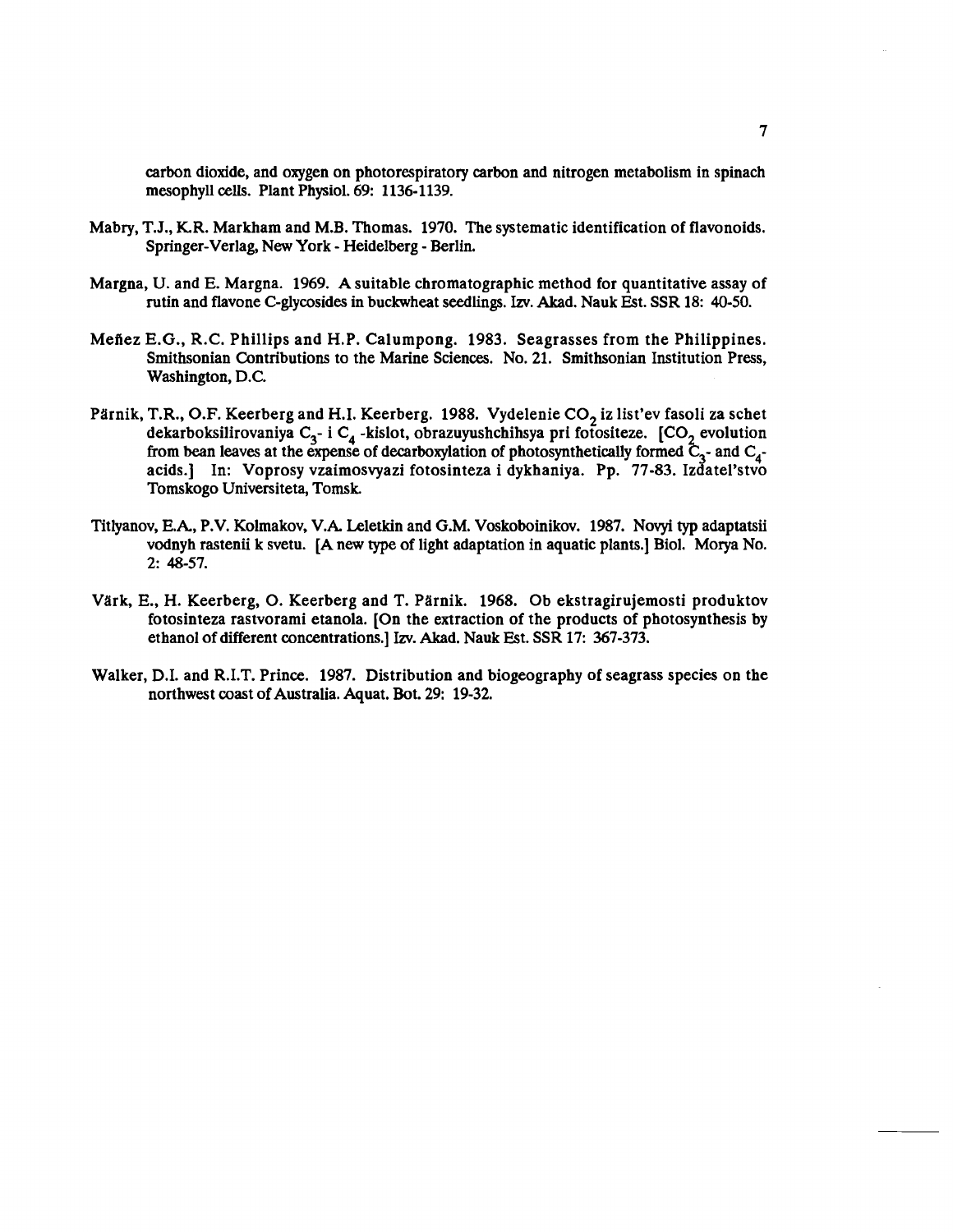| Habitat                                                      | $\Gamma^{-14}CO_2$ uptake $\neg$<br>mmol CO <sub>2</sub> .g <sup>-1</sup> ·h <sup>-1</sup> | $\begin{array}{c}\n\Gamma \text{ O}_2 \text{ release} \\ \text{mmol } \text{O}_2 \text{ g}^{-1} \cdot \text{h}^{-1}\n\end{array}$ | $\Gamma$ Ratio ${}^{14}CO_2$ $\neg$ |
|--------------------------------------------------------------|--------------------------------------------------------------------------------------------|-----------------------------------------------------------------------------------------------------------------------------------|-------------------------------------|
| Cöetivy Island<br>depth of $11m$<br>PAR 46 W·m <sup>-2</sup> | $0.18 + 0.03$                                                                              | $0.060 \pm 0.010$                                                                                                                 | $3.0 \pm 0.9$                       |
| Farquhar Island<br>lagoon                                    | $0.19 \pm 0.03$                                                                            | $0.072 \pm 0.010$                                                                                                                 | $2.6 \pm 0.8$                       |

Table 1.  $^{14}CO_2$  uptake and the concurrent O<sub>2</sub> release by *Thalassodendron ciliatum* leaves.  $^{14}CO_3$ -2.20 m, 6.0 Bq·nmol<sup>-1</sup>, temperature 27°C, exposure time 10 min.

|  |  | Table 2. Incorporation of <sup>14</sup> C into photosynthates in <i>Thalassodendron ciliatum</i> leaves at low and high light |  |  |
|--|--|-------------------------------------------------------------------------------------------------------------------------------|--|--|
|  |  | intensity. $H^{14}CO_2$ -30.2 mM, 880 Bq·nmol <sup>-1</sup> , temperature 27°C, pre-illumination 30 min.                      |  |  |

|               |      | $0.15 \text{ W} \cdot \text{m}^{-2}$ . |      | Radioactivity of photosynthates (% total)<br>Exposure time (sec) | $20 W·m-2$ |      |  |
|---------------|------|----------------------------------------|------|------------------------------------------------------------------|------------|------|--|
|               | 35   | 105                                    | 500  | 35                                                               | 105        | 500  |  |
| 3-PGA+sugar   |      |                                        |      |                                                                  |            |      |  |
| phosphates    | 18.7 | 30.0                                   | 17.3 | 72.5                                                             | 61.5       | 29.3 |  |
| <b>Sugars</b> | ٠    | 4.5                                    | 7.7  | 3.8                                                              | 14.4       | 41.9 |  |
| Glycine       | 4.1  | 5.7                                    | 4.6  | 1.5                                                              | 2.4        | 4.6  |  |
| Serine        | 14.3 | 12.3                                   | 12.1 | 2.2                                                              | 3.2        | 5.9  |  |
| Malate        | 14.0 | 9.0                                    | 14.0 | 3.5                                                              | 3.3        | 3.8  |  |
| Aspartate     | 27.4 | 17.0                                   | 22.8 | 8.9                                                              | 6.6        | 4.3  |  |
| Alanine       | 3.6  | 5.0                                    | 4.0  | 1.5                                                              | 2.0        | 2.6  |  |
| Glutamate     | 3.2  | 4.0                                    | 3.8  | 0.4                                                              | 2.0        | 2.6  |  |
| Organic acids | 6.8  | 2.5                                    | 1.7  | 1.7                                                              | 1.1        | 1.3  |  |
| Remainder     | 7.9  | 9.2                                    | 11.0 | 4.0                                                              | 4.8        | 4.4  |  |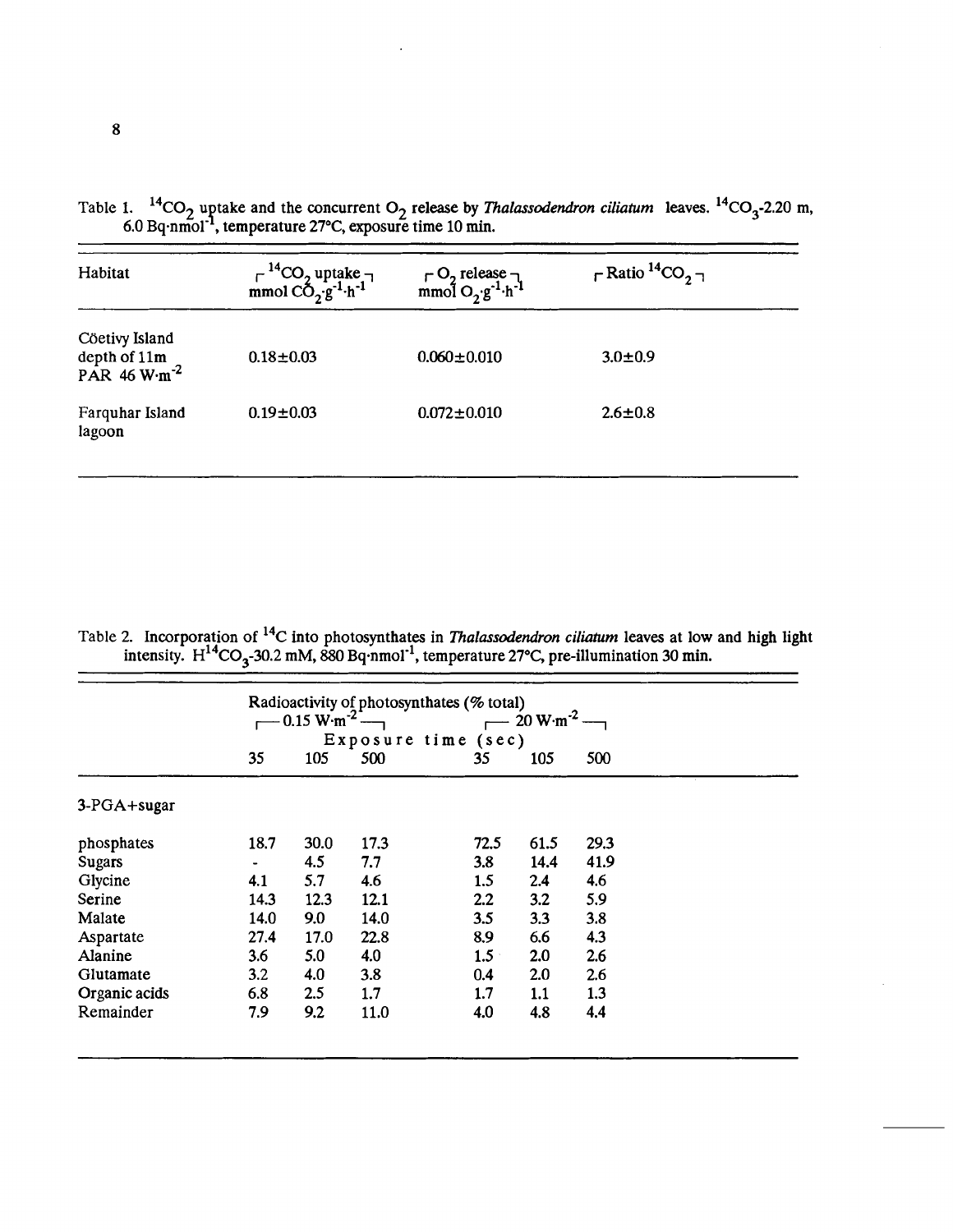|                     | Radioactivity of photosynthates (% total soluble fraction) |                               |      |                     |                       |                |                               |      |  |
|---------------------|------------------------------------------------------------|-------------------------------|------|---------------------|-----------------------|----------------|-------------------------------|------|--|
|                     |                                                            | Aldabra Is. $\longrightarrow$ |      |                     | $\Gamma$ Farquhar Is. |                | Cöetivy Is. $\longrightarrow$ |      |  |
|                     |                                                            |                               |      | Exposure time (sec) |                       |                |                               |      |  |
|                     | 15                                                         | 60                            | 300  | 15                  | 120                   | 17             | 60                            | 120  |  |
| PGA+sugar           |                                                            |                               |      |                     |                       |                |                               |      |  |
| phosphates          | 76.9                                                       | 39.1                          | 5.1  | 94.5                | 62.8                  | 95.7           | 75.4                          | 70.3 |  |
| <b>Sugars</b>       | 8.3                                                        | 37.7                          | 73.2 | $2.2\phantom{0}$    | 25.1                  | $\blacksquare$ | 8.9                           | 13.5 |  |
| Serine <sup>+</sup> |                                                            |                               |      |                     |                       |                |                               |      |  |
| Glycine             | 1.1                                                        | 2.5                           | 9.8  |                     | 1.1                   |                | 1.6                           | 0.6  |  |
| Malate              | ۰.                                                         | 3.1                           |      | 1.0                 | 0.9                   |                |                               |      |  |
| Aspartate           | 6.5                                                        | 6.1                           | 4.3  | 2.3                 | 1.8                   | 3.0            | 3.3                           | 2.1  |  |
| Alanine             | 1.1                                                        | 3.3                           | 3.3  |                     | 1.3                   | 1.3            | 10.7                          | 12.9 |  |
| Glutamate           | $\blacksquare$                                             | 5.4                           | 0.7  | ۰                   | 2.5                   | $\blacksquare$ | $\bullet$                     | 0.6  |  |
| Unidentified        | 6.1                                                        | 2.6                           | 3.6  | $\blacksquare$      | 4.6                   |                | $\blacksquare$                |      |  |

Table 3. Incorporation of <sup>14</sup>C into photosynthates in *Thalassodendron ciliatum*, leaves growing at different depths.  $H^{14}CO_3$ -4,5 mM, 540 Bq·nmol<sup>-1</sup>, temperature 26°C, PAR 28 W·m<sup>-2</sup>, pre-illumination 30 min.

Table 4. Content of bound amino acids in leaves of *Thalassodendron ciliaturn* from shallow (0.5 m) and deep (33 m) water.

| Amino acid     |                  | Concentration, mg per g dry weight $\pm$ S.D. |                                                   |                 |  |
|----------------|------------------|-----------------------------------------------|---------------------------------------------------|-----------------|--|
|                |                  | $-$ Young leaves $-$                          | $\longrightarrow$ Mature leaves $\longrightarrow$ |                 |  |
|                | 0.5 <sub>m</sub> | 33 <sub>m</sub>                               | 0.5 <sub>m</sub>                                  | 33 <sub>m</sub> |  |
| Aspartic acid  | $6.29 \pm 0.39$  | $6.10 \pm 0.18$                               | $4.34 \pm 0.16$                                   | $4.36 \pm 0.18$ |  |
| Threonine      | $2.60 \pm 0.16$  | $2.62 \pm 0.09$                               | $1.75 \pm 0.03$                                   | $1.68 \pm 0.02$ |  |
| Serine         | $2.70 \pm 0.10$  | $2.90 \pm 0.10$                               | $1.99 \pm 0.13$                                   | $1.83 \pm 0.03$ |  |
| Glutamic acid  | $9.27 \pm 0.27$  | $8.46 \pm 0.33$                               | $6.39 \pm 0.27$                                   | $5.42 \pm 0.11$ |  |
| Proline        | $6.44 \pm 0.73$  | $3.35 \pm 0.26$                               | $0.32 \pm 0.09$                                   | $3.03 \pm 0.31$ |  |
| Cysteine       | $2.49 \pm 0.31$  | $0.98 + 0.05$                                 | $1.51 \pm 0.16$                                   | $1.19 + 0.11$   |  |
| Glycine        | $3.93 \pm 0.10$  | $4.16 \pm 0.17$                               | $3.27 \pm 0.17$                                   | $2.61 \pm 0.09$ |  |
| <b>Alanine</b> | $3.70 \pm 0.13$  | $3.64 \pm 0.12$                               | $2.49 \pm 0.09$                                   | $2.48 \pm 0.01$ |  |
| Valine         | $4.43 \pm 0.17$  | $1.09 \pm 0.14$                               | $2.85 \pm 0.06$                                   | $3.07 \pm 0.15$ |  |
| Methionine     | $1.74 \pm 0.31$  | $1.08 \pm 0.02$                               | $0.69 \pm 0.13$                                   | $0.81 \pm 0.02$ |  |
| Isoleucine     | $2.81 \pm 0.02$  | $3.10 \pm 0.08$                               | $2.07 \pm 0.05$                                   | $2.18 \pm 0.17$ |  |
| Leucine        | $4.72 \pm 0.01$  | $5.13 \pm 0.16$                               | $3.43 \pm 0.06$                                   | $3.34 \pm 0.04$ |  |
| Tyrosine       | $2.12 \pm 0.14$  | $2.15 \pm 0.10$                               | $1.74 \pm 0.22$                                   | $1.85 \pm 0.10$ |  |
| Phenylalanine  | $3.83 \pm 0.13$  | $3.69 \pm 0.03$                               | $2.62 \pm 0.33$                                   | $0.91 \pm 0.29$ |  |
| Histidine      | $2.02 \pm 0.01$  | $1.81 \pm 0.04$                               | $1.30 \pm 0.10$                                   | $1.43 \pm 0.09$ |  |
| Tryptophane    |                  | $0.37 \pm 0.37$                               | $0.21 \pm 0.21$                                   |                 |  |
| Lysine         | $4.17 \pm 0.41$  | $4.22 \pm 0.04$                               | $4.13 \pm 0.25$                                   | $3.74 \pm 0.16$ |  |
| Arginine       | $4.81 \pm 0.17$  | $4.22 \pm 0.04$                               | $4.13 \pm 0.25$                                   | $3.74 \pm 0.16$ |  |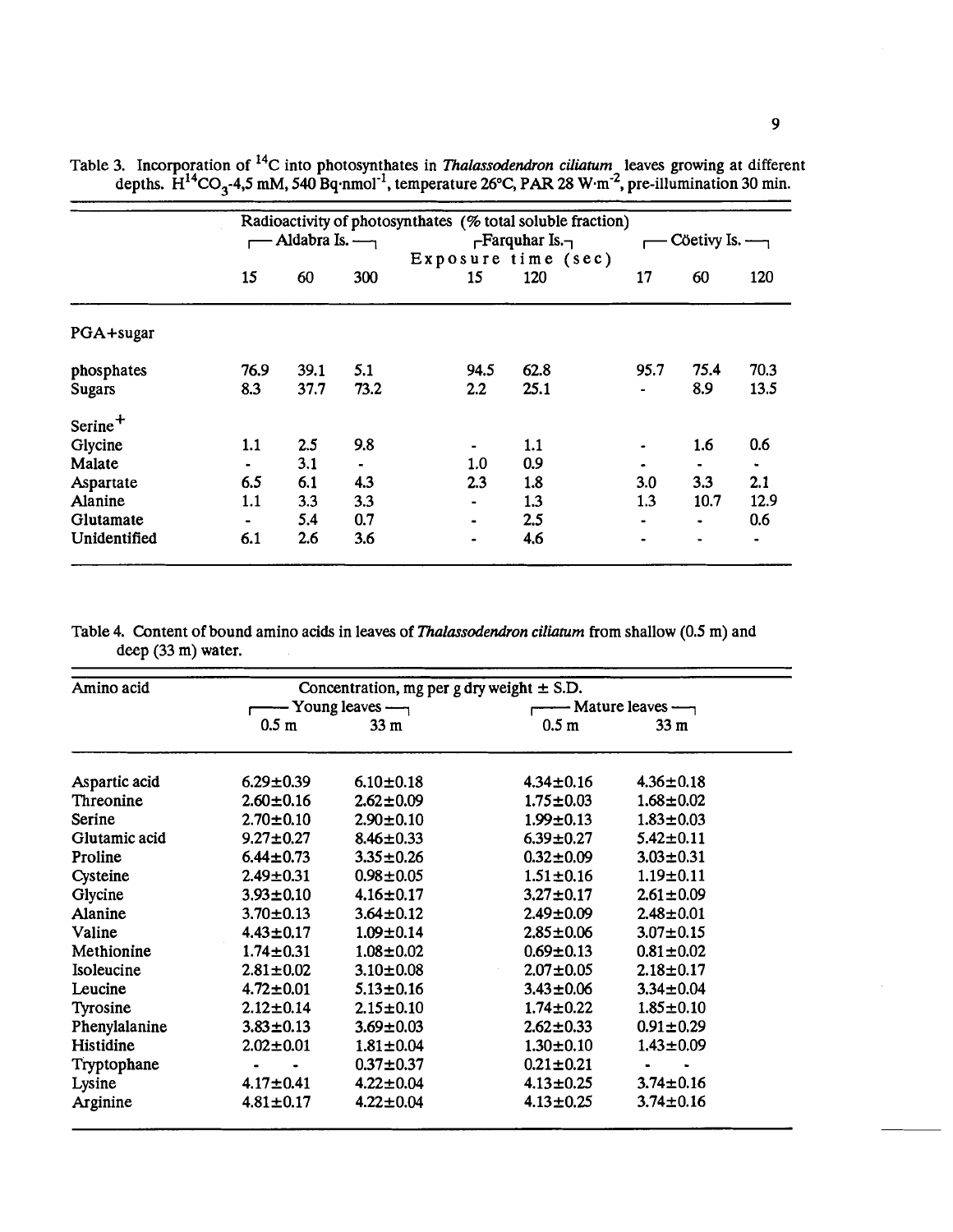

**Figure 1. Cross-section of the leaf of seagrass Thalassodendron ciliaturn.** 



Figure 2. **Dependence of photosynthesis on irradiance in Thalassodendron ciliaturn leaves growing**  at different depths. H<sup>14</sup>CO<sub>3</sub><sup>-</sup> 2.02 mM, 6.0 Bq·nmol<sup>-1</sup>, temperature 27<sup>o</sup>C, exposure time **20 min.** 

 $10$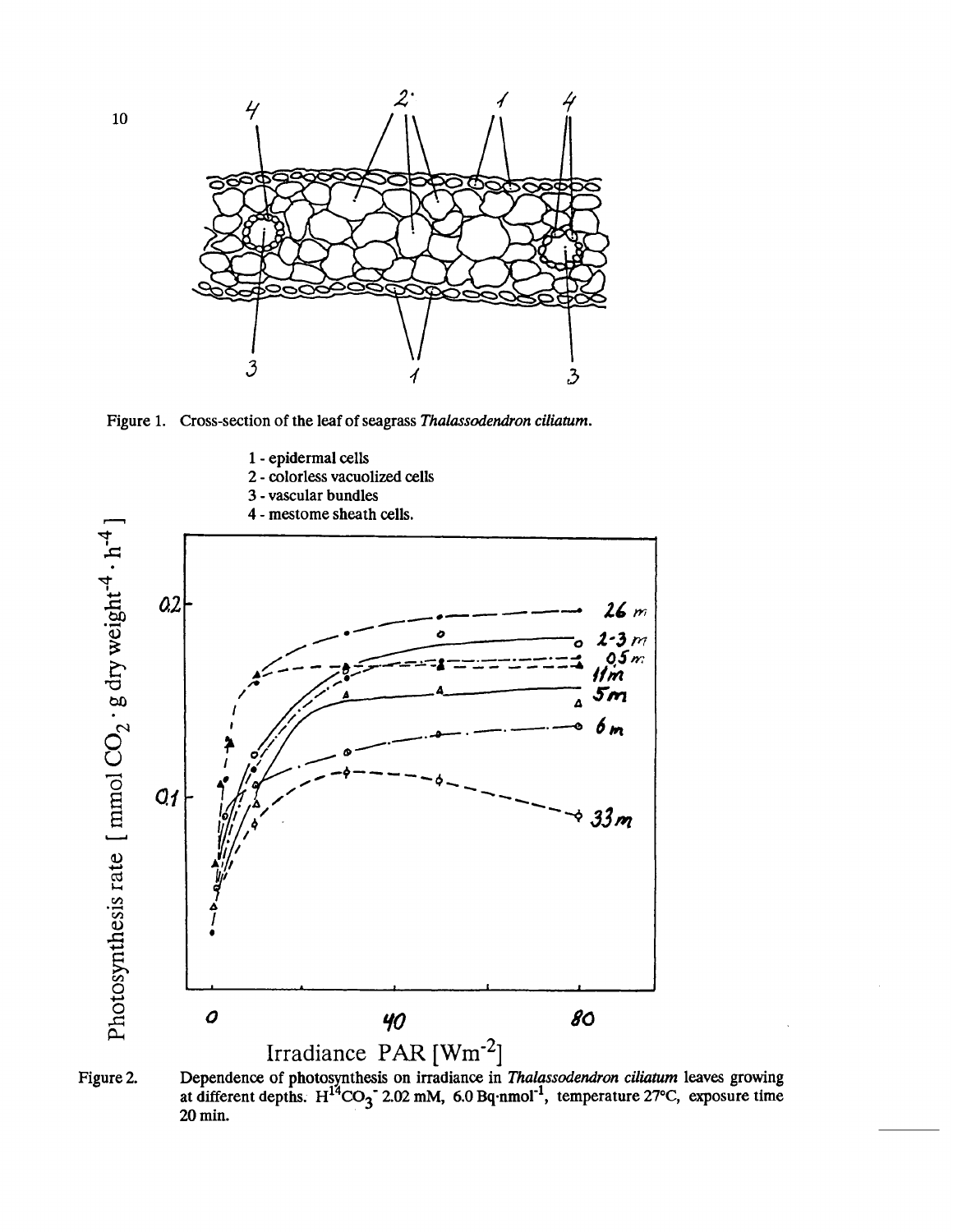

Figure 3. Kinetics of the <sup>14</sup>C uptake by *Thalassodendron ciliatum* leaves under limiting (PAR 0.15  $W \cdot m^{-2}$ ) and saturating (PAR 20  $W \cdot m^{-2}$ ) irradiance.  $H^{14}CO_3^{-3}$  30.2 mM, 880  $Bq \cdot nmol^{-1}$ , **temperature 27"C, pre-illumination 30 min.** 

 $\mathbf{11}$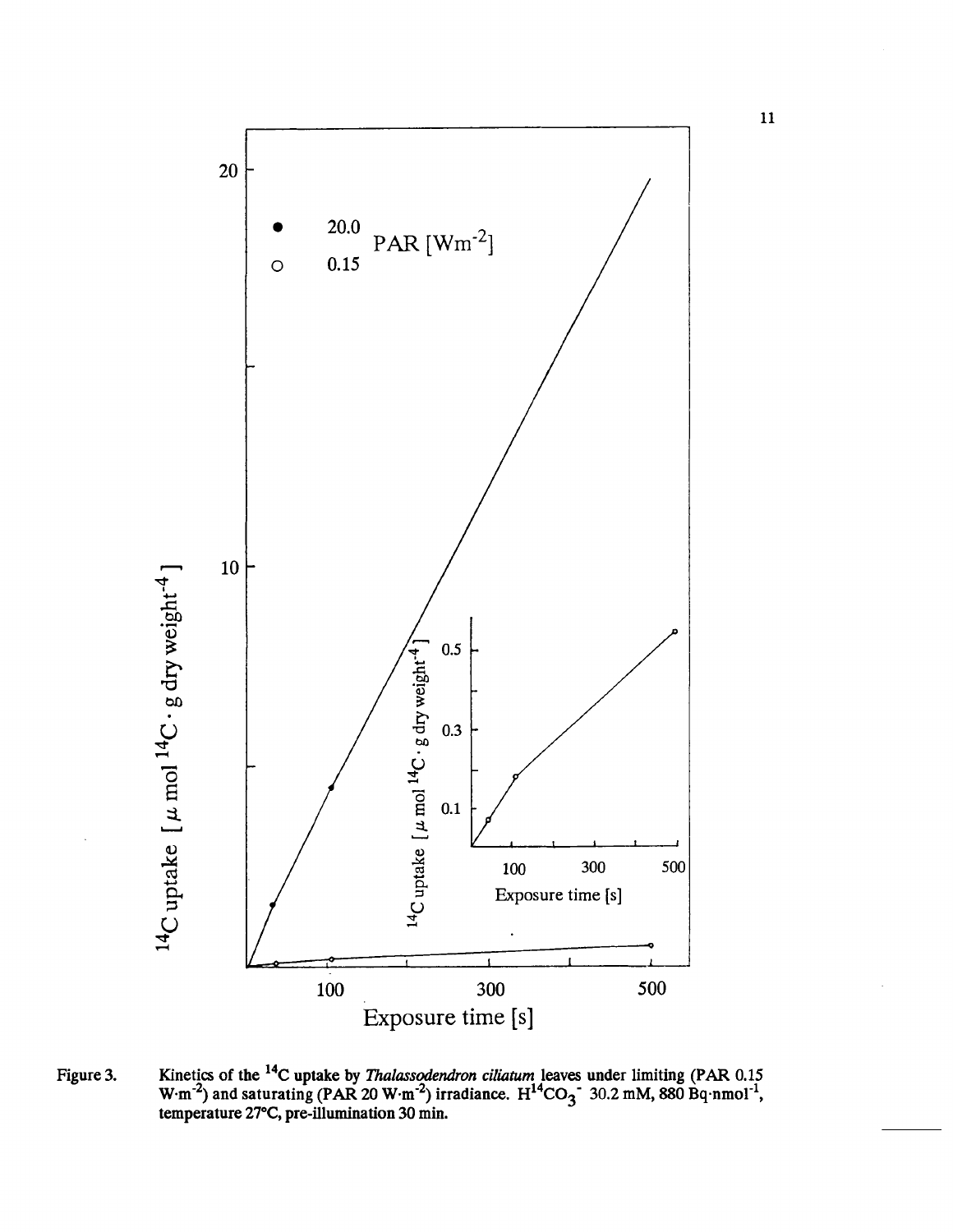

Time **[s]** 

Figure 4. Pulse-chase of <sup>14</sup>C assimilated during a 120 sec exposure to  $H^{14}CO_3^-$  in the light (A) and in the dark (B).  $H^{14}CO_3^-$  4.5 mM, 540 Bq·nmol<sup>-1</sup>, temperature 26°C, PAR 28 W·m<sup>-2</sup>.